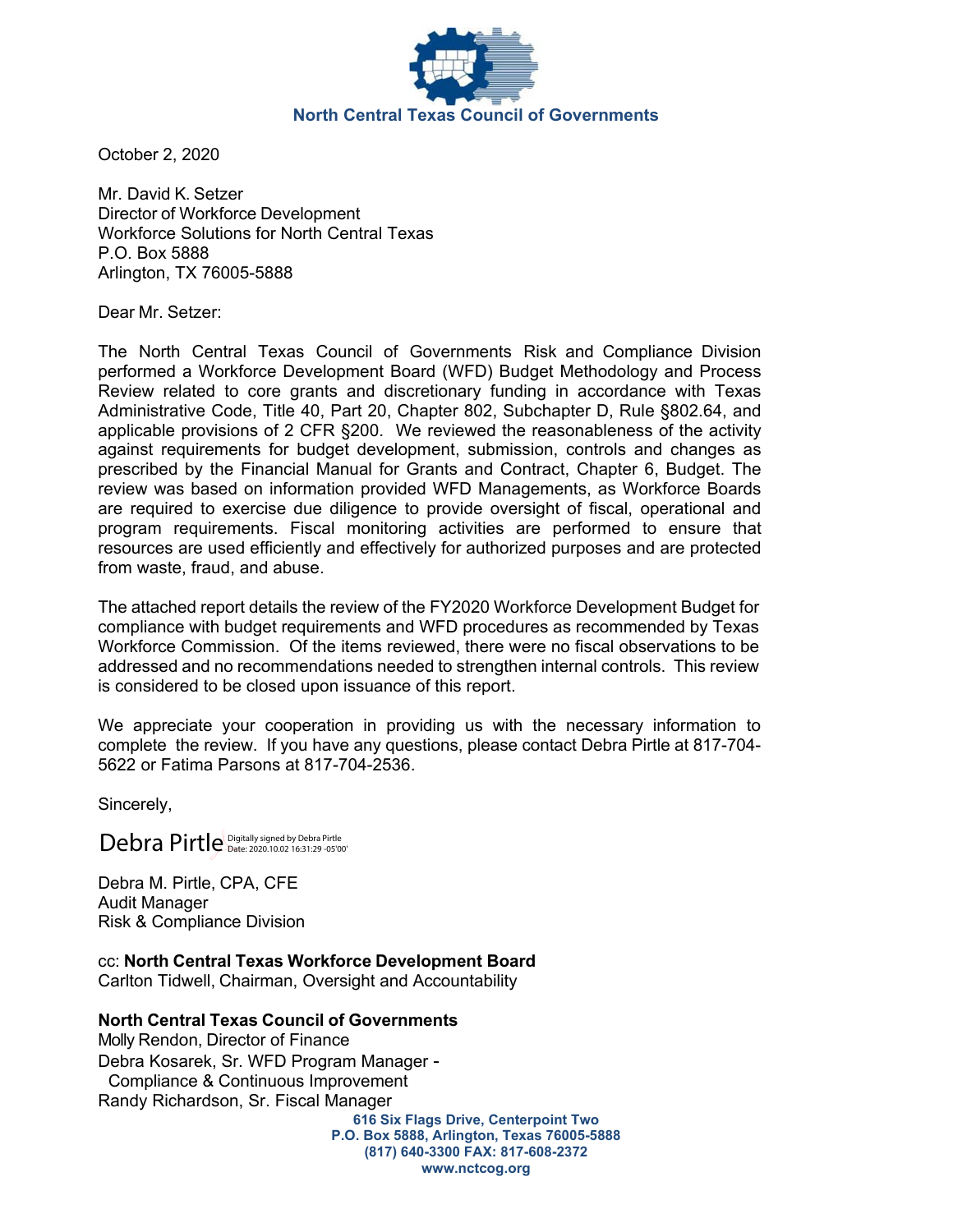

# *Workforce Development Board FY20 Budget Methodology and Process Review Report*for

Workforce Solutions for North Central Texas

*Prepared by the Risk and Compliance Division*  **North Central Texas Council of Governments Workforce Solutions for North Central Texas**  October 2, 2020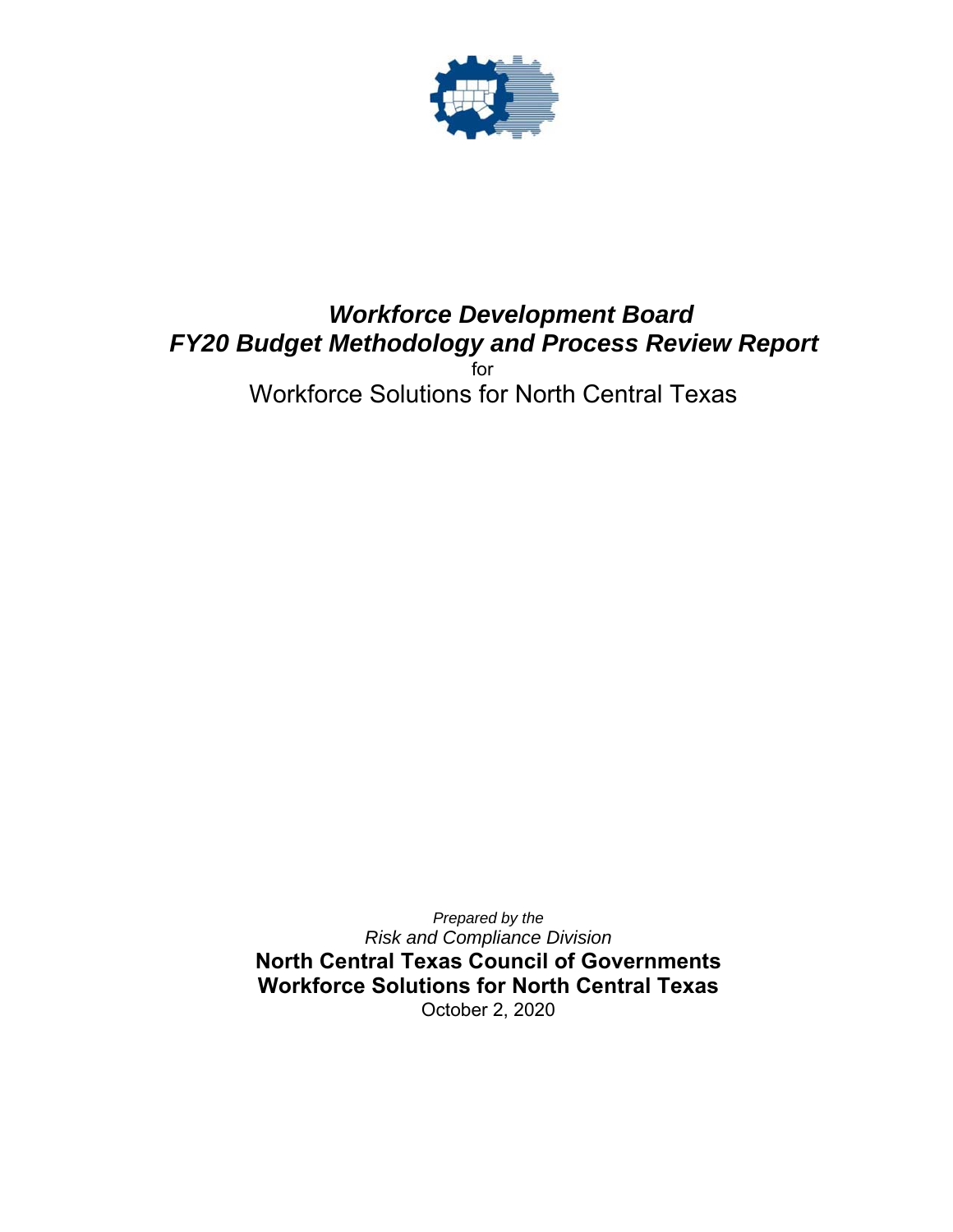## **Table of Contents**

<u> Tanzania (</u>

| Background, Risk, Objective, and Scope                 |  |
|--------------------------------------------------------|--|
| <b>Methodology, Summary of Results, and Conclusion</b> |  |
| <b>Appendix A: Acronyms</b>                            |  |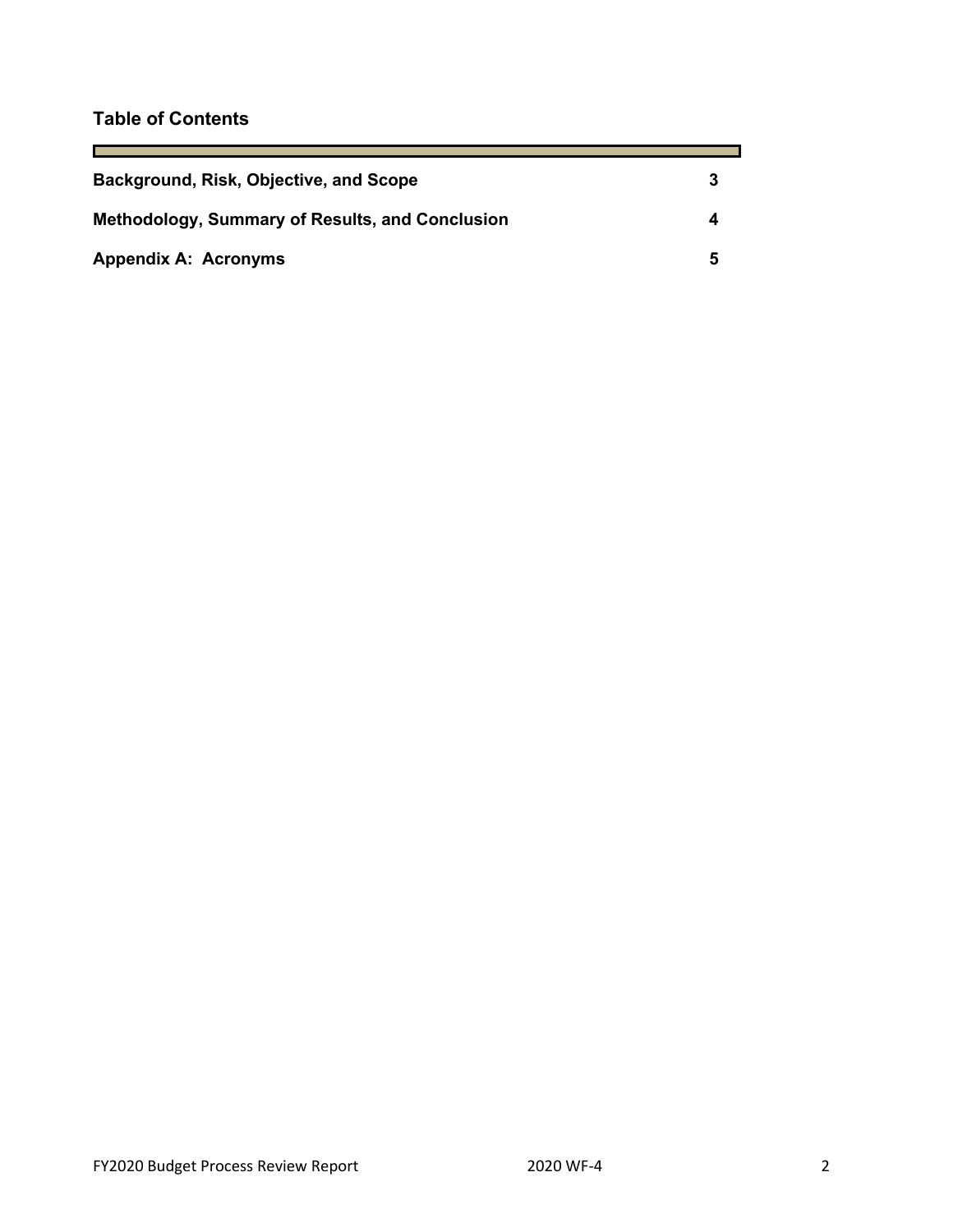## **North Central Texas Council of Governments**

#### **Workforce Solutions for North Central Texas**  *FY20 Budget Methodology and Process Review Report*

### **Background**

The North Central Texas Council of Governments represents the North Central Texas Workforce Development Board as Administrative Entity and Grant Recipient/Fiscal Agent. The purpose of the NCTWDB is to advance an innovative workforce system that fosters a competitive economy and improves the quality of life in a 14-county region in North Central Texas.

All funding received from Texas Workforce Commission for the operation and management of Workforce and/or Child Care programs is subject to the requirements of TWC's Financial Management for Grants and Contracts for the accounting of these funds. NCTCOG Risk and Compliance Division completed a FY20 Budget Methodology and Process Review related to core grants and discretionary funding in accordance with Texas Administrative Code Title 40, Part 20, Chapter 802, Subchapter D, §802.64, applicable provisions of 2 CFR §200, and as prescribed by the Financial Manual for Grants & Contracts, Chapter 6, Budget. Fiscal monitoring activities are required to ensure that resources are used efficiently and effectively for authorized purposes and are protected from waste, fraud, and abuse. The budget processes and procedures are performed to develop a budget that will enable Workforce Development Board to comply with rules and regulations to compare actual expenditures or outlays with budgeted amounts for each grant or subgrant. The review was based on information provided by WFD management, as Workforce Boards are required exercise due diligence to provide oversight of fiscal, operational, and program requirements.

#### **Risk**

NCTCOG conducted the review to address risks in order to ensure the following:

- Budget and planning system internal controls were effective,
- Budgetary data included review and approval,
- Segregation of duties was implemented,
- Budget and any revisions were approved by the Board of Directors.

#### **Objective**

NCTCOG's overall objective of the review was to assess the WFD Budget methodology and associated procedures to ensure that the development, evaluation, authorization and implementation of the budget process was effective and reasonable.

The focused objective was to review documentation that provided assurance that fundamental components to effectively, adequately and appropriately generate the FY 2020 WFD Budget were in place and functioning correctly. R&C assessed planning, approvals, responsibilities, separation of duties and internal controls integrated into various processes for compliance with budget requirements and WFD procedures as recommended by TWC.

#### **Scope**

R&C examined FY 2020 WFD Budgets for compliance with budget requirements and noted the following WFD procedures and internal controls were in place as recommended by TWC for:

- Budget development procedures,
- Budget submission requirement,
- Budget control,
- Budget changes, revisions and variances.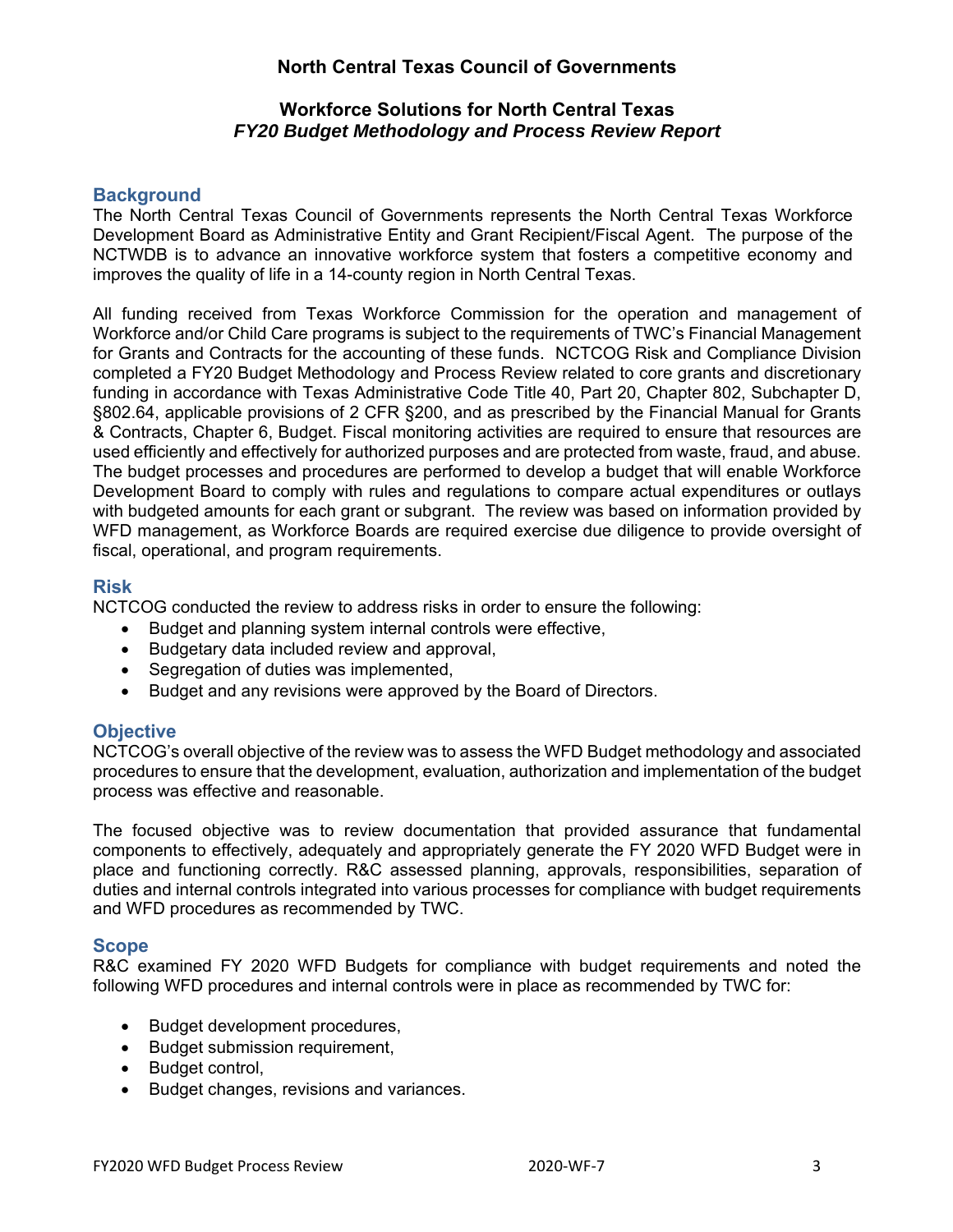#### **Methodology**

NCTCOG's review of an internal control self-assessment questionnaire and discussions with management included:

- Review of budget procedures and process flows,
- Evaluation of budget planning and data security,
- Assessment of budget review, preparation and approval,
- Evaluation of segregation of duties,
- Review of effectiveness of budget control and evaluation.

The examination of documents was neither meant to confirm, support, nor deny information obtained in other areas of the assessment. An expanded scope may have identified additional items that may or may not have been significant to the process and results.

#### **Summary of Results**

Based upon review of the supporting documentation provided, including budget process flows, procedures, summaries, schedules and attachments, questionnaire responses, Board presentations, minutes, resolutions and approvals, the budget methodology and associated processes appear reasonable, complete and properly authorized. No errors, exceptions, or observations were noted.

#### **Conclusion**

Of the items reviewed and our subsequent discussions with management, there appear to be no observations that would contribute to a material weakness or significant deficiency in fiscal internal controls. This review is considered to be closed upon issuance of this report and no response is required.